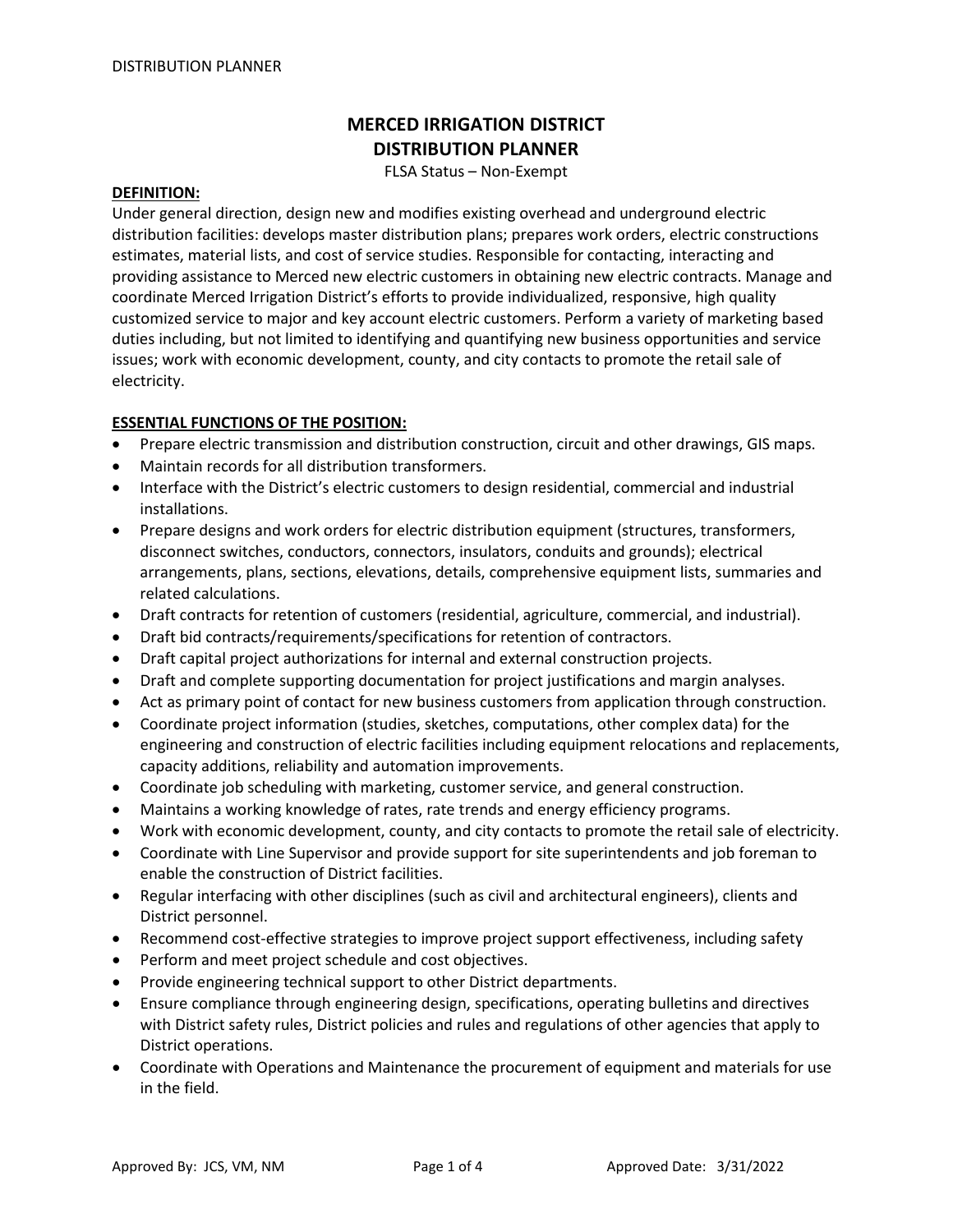- Help establish specifications for use as standards.
- Recommends and assists in implementation and evaluation of goals, objectives, and practices for providing effective and efficient utility related customer services.
- Serves, upon request, as the "dry" utility coordinator to perform duties as outlined in the Joint Trench Coordination Responsibilities.
- Draft clear and concise customer communications as required, including, but not limited to contracts, load sheets, service memorandums, invoicing for miscellaneous electric fees, written transmittals and documentation of information.
- Prepare a variety of reports to keep management informed of program/project status; develop qualitative and quantitative measures to evaluate program/project financial status, customer satisfaction, contractor performance and public relations, and recommends modifications to increase effectiveness; conducts research and performs analyses to make recommendations to management-related program design.
- Participate in site visits to current business customers to provide electrical service options and provide reports to these clients defining applicable electrical connection costs, rate analysis, economic incentives and energy efficiency incentives.
- Review contract/commitments to ensure consistency with relevant rates, rules and policies.
- Perform other duties as requested, directed, or assigned.

## **QUALIFICATIONS:**

Any combination of experience and education that would prepare the candidate for the duties and responsibilities of the position is acceptable.

### **Education:**

• Two (2) years of college with substantial course work in engineering to include drafting, computer aided design, basic electrical theory and mathematics at the trigonometry level. Bachelor's degree is a plus.

### **Experience:**

• Two (2) years of Experience in the electrical power industry.

### **Ability to:**

- Prepare, maintain and revise detailed drawings, schematics, sketches and maps both manually and using computer aided design software (AutoCAD).
- Post completed work orders and service orders to GIS Map and associated Data Base.
- Maintains records in GIS for all equipment located on poles and underground installations.
- Work and communicate effectively with co-workers, other departments, agencies, contractors, customers and developers.
- Intermediate computer application skills.
- Solve complex problems.
- Multi-task with several complex and demanding concurrent projects.
- Communicate clearly and concisely, orally and in writing.

### **Knowledge of:**

- Utility engineering principles, practices, and terminology.
- Working knowledge of National Electrical Safety Code, National Electrical Code, and Merced, Livingston, and Atwater cities Electrical Ordinance.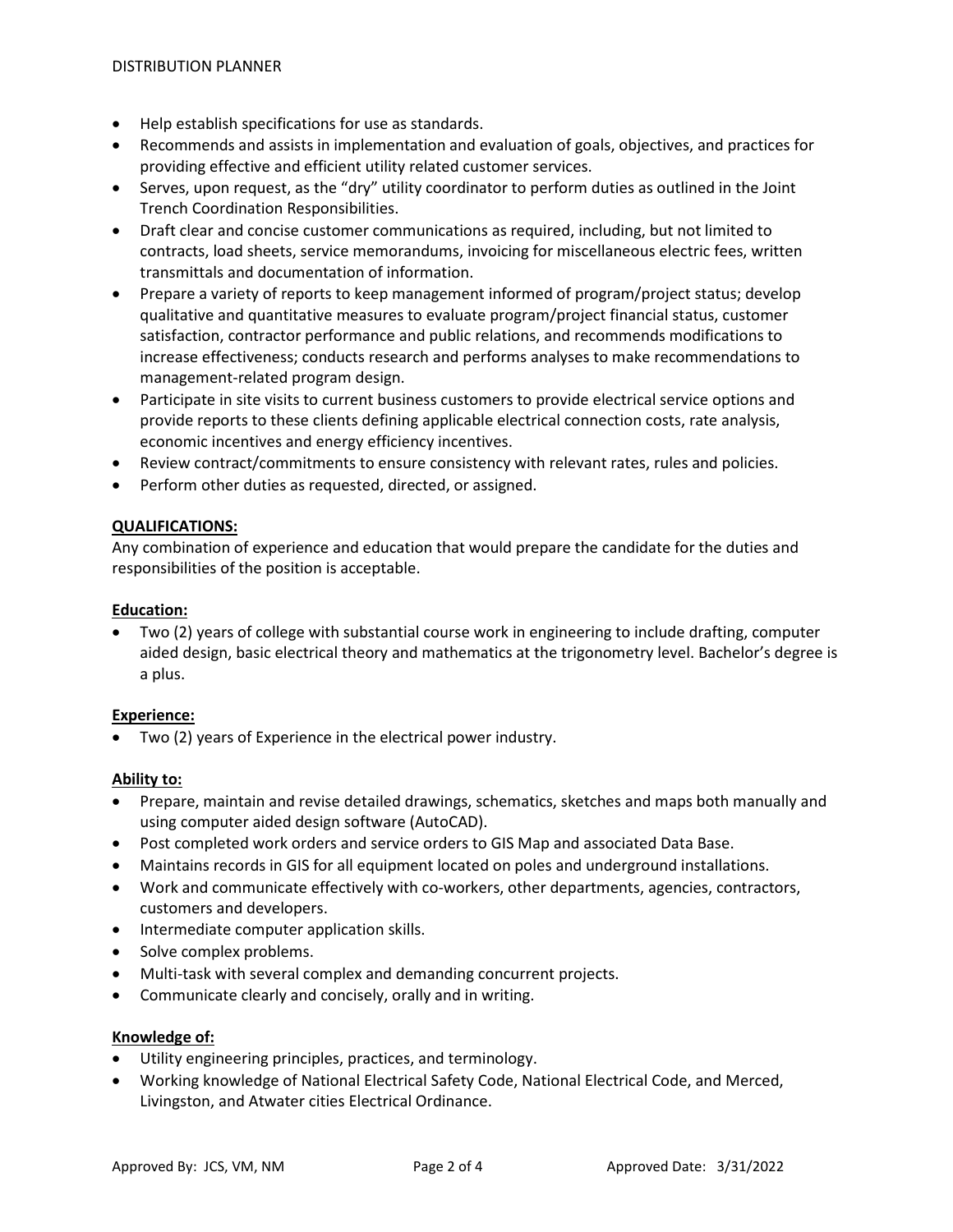- Knowledge of overhead and underground construction standards and required materials.
- Knowledge of surveying techniques.
- Knowledge of GIS mapping and Data Base.
- Basic electrical theory, General Orders #95, #128 and #165, and District Electric Service Rules.
- Ability to follow written and verbal instructions: ability to communicate both verbally and in writing: ability to work well with the public and coworkers.

### **Necessary Special Requirement:**

- Personal computer including word processing and spreadsheet software; phone; copy and fax machine, and other equipment pertaining to this position.
- A valid California Class C Driver License and the ability to maintain insurability under the District's vehicle insurance program.
- Abide by all District policies, guidelines and rules.

### **ENVIRONMENTAL FACTORS:**

- Exposure to the sun: 50% or less work time spent outside a building and exposed to the sun.
- Irregular or extended work hours: Occasionally required to change working hours or work overtime.
- Work performed in an office environment

The mental and physical demands described here are representative of those that must be met by an employee to successfully perform the essential functions of this job. Reasonable accommodations may be made to enable individuals with disabilities to perform the essential functions:

#### **ESSENTIAL MENTAL ABILITIES:**

- Exercise independent judgment.
- Self-directing and organized.
- Reason objectively.
- Assess, project and plan work activities on a daily and weekly basis.
- Interpret state/ federal/agency regulations.
- Document concisely, accurately and timely.
- Handle a variety of duties which may be interrupted or changed by immediate circumstances.

### **TYPICAL PHYSICAL DEMANDS:**

- Communicate orally and in writing with District management, co-workers, outside auditors, customers, and the public in face-to-face and one-on-one settings.
- Transport, set-up and removal of promotional equipment and materials at various public functions.
- Use of office equipment such as computer, copiers, scanners, and fax machines.
- Capable of negotiating stairways and uneven ground from time to time.

| Sitting:    | Remains in a seated position for up to eight (8) hours per day                                |
|-------------|-----------------------------------------------------------------------------------------------|
| Hands/Arms: | Operates computer for up to eight (8) hours per day                                           |
| Lifting:    | Raises and lowers boxes and supplies up to twenty-five (25) pounds.                           |
| Stooping:   | Bends body downward and forward by bending at the knees or waist                              |
| Talking:    | Expresses ideas and shares information by means of spoken work in person and by<br>telephone. |
| Hearing:    | Hears well enough to receive communications in nerson and by telephone                        |

Hearing: Hears well enough to receive communications in person and by telephone.